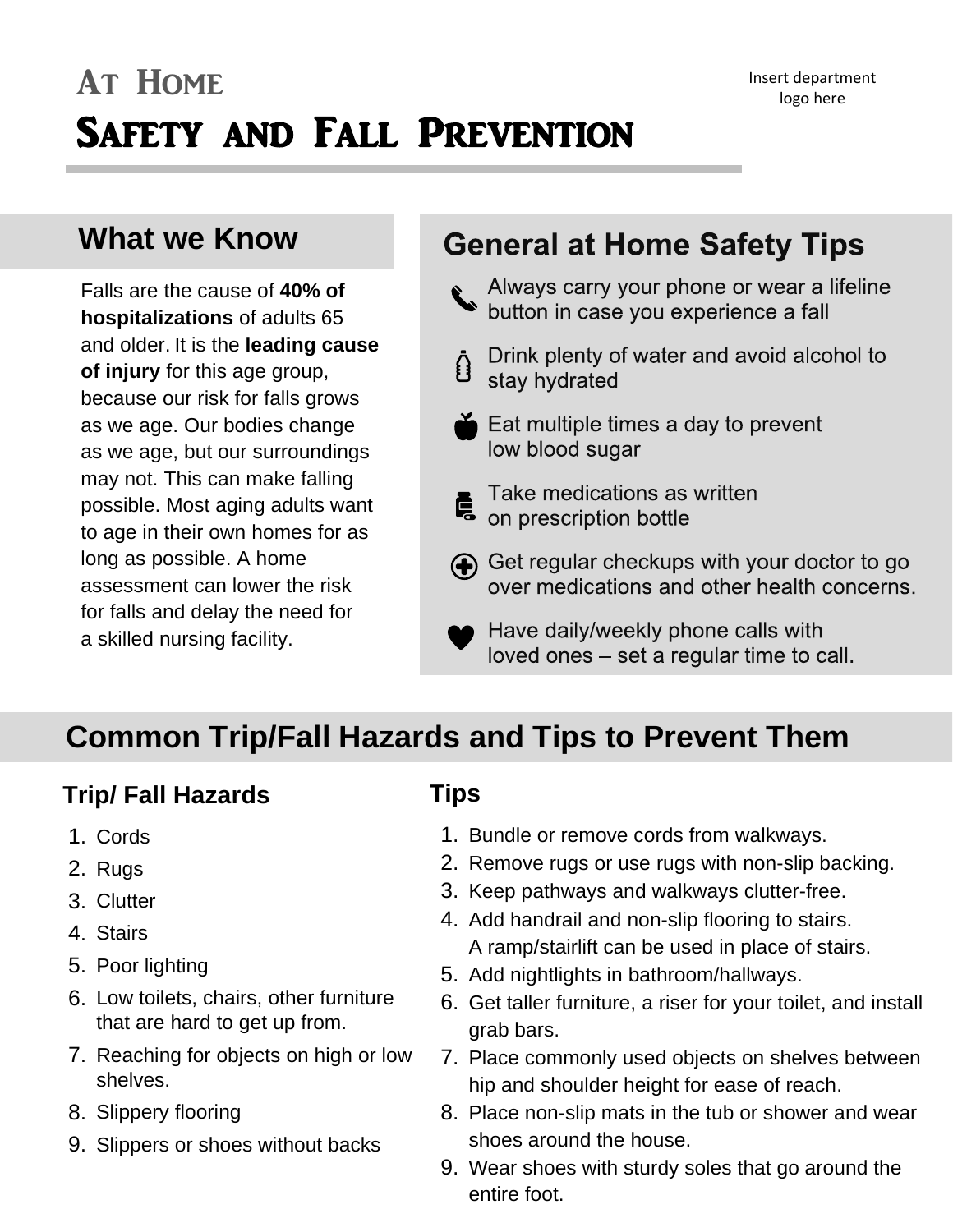# **Local Resources**

# **Aging and Disabilities Resource Center (ADRC) – Vernon County –** (608) 637-5201

- This agency wants to help you age in your home as long as possible and assist<br>vou with goals you have set for yourself you with goals you have set for yourself.
- They can get in contact with other resources that can help you modify your home, provide education to prevent falls, exercises to maintain strength and endurance, counseling, transportation, caregiver training, and much more.

# **Home Saftey Innovations (HSI) –** (920) 379-4439

- Home modification/safety assessments
	- o Some insurances will cover the cost
	- o If you go through your local ADRC (see above) and have them refer you, it may be free of charge.
	- o \$100 cost out of pocket
- Install some home modifications such as grab bars, railing, stairlifts, and ramps
- Ramp rental
- Bathroom remodeling to fit your needs.

# **Independent Living Resources –** (608) 787-1111

- Home modification/safety assessments
- Offer community resources to help people continue to live independently, public education and training, and mental health services.
- Allow you to borrow/trial adaptive equipment for free
- Allow you to borrow/trial adaptive equipment for free<br>• Provide walkers, wheelchairs, commodes, shower chairs, transfer benches at no charge due to grant funding and donations.

# **La Crosse County Falls Prevention Coalition –** (608) 785-5700

 • If you visit their website (http://www.lacrossestopfalls.org/) or call, you will find information on fall prevention, upcoming events, classes that can build strength and balance to prevent falls, a form to assess your risk of falling, and other resources.

# **Gundersen Health System –** (608) 775-3054

- Offers a Stepping On: Falls Prevention workshop designed to educate on building balance, medication effects on falling, community on building balance, medication effects on falling, community and home safety, proper footwear.
- The workshop meets 2 hours each week for 7 weeks.
- Call the above number to register.